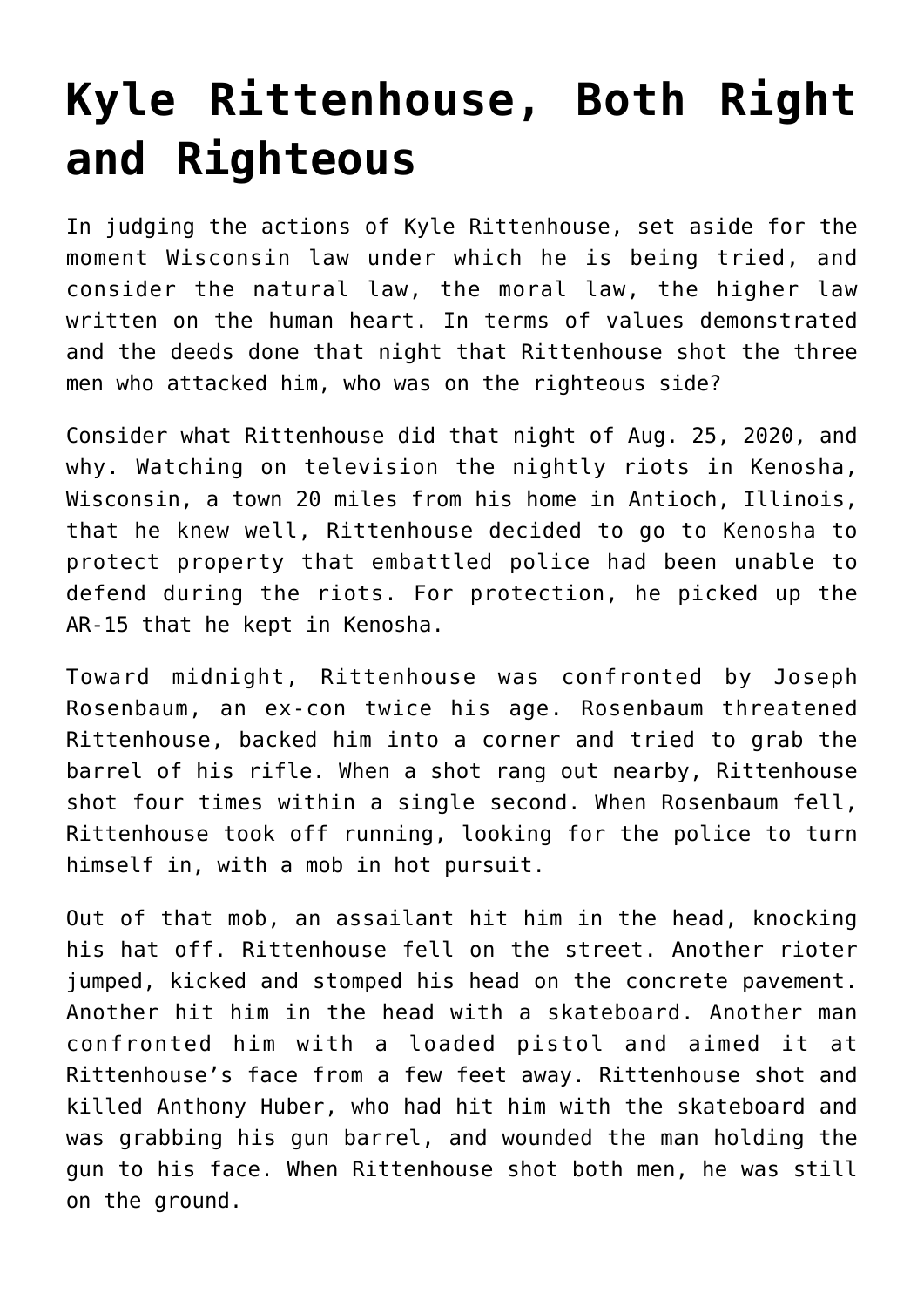While Rittenhouse's decision to go to Kenosha may have been unwise, it was also unselfish and, indeed, brave. He was risking his life in a riot to defend another man's property and do his civic duty in a situation of lawlessness. He could have stayed home, as almost everyone in Kenosha did that night, while their city was burned and pillaged.

And what were the motives and goals of Joseph Rosenbaum, the child rapist and ex-con, and Anthony Huber, who wielded the skateboard? What were they doing in Kenosha, if not helping to sustain a criminal riot to destroy property Rittenhouse had come to defend? "Why was he there? I have no answer. I ask myself that question every day," said Rosenbaum's fiancee about that night.

Again, whatever one thinks of Rittenhouse's entering a volatile situation, he emerges as one of the good guys. His actions were taken for commendable goals, whereas his assailants' purposes were to engage in a criminal rampage and riot. This is why Rittenhouse is being so fiercely defended. People sense that whatever he did, the 17-year-old went to Kenosha to do the right thing. Those who believe the Black Lives Matter-antifa riots were justified are the ones who want Rittenhouse to spend the rest of his life in prison—for shooting rioters who were threatening and attacking him for interfering with their crimes.

Sensing Rittenhouse has the country behind him, media efforts have been mounted to find a racial element in Rittenhouse's motivation.

President Joe Biden implied that the Kenosha shootings were the work of white supremacists. The president's statement was as ignorant as it was malicious. Rittenhouse is white. All three men he shot are white. His defense attorney and the prosecutor are white. The trial judge is white. Only Rosenbaum is recorded as having used the N-word that night during what was billed as a BLM protest for racial justice.